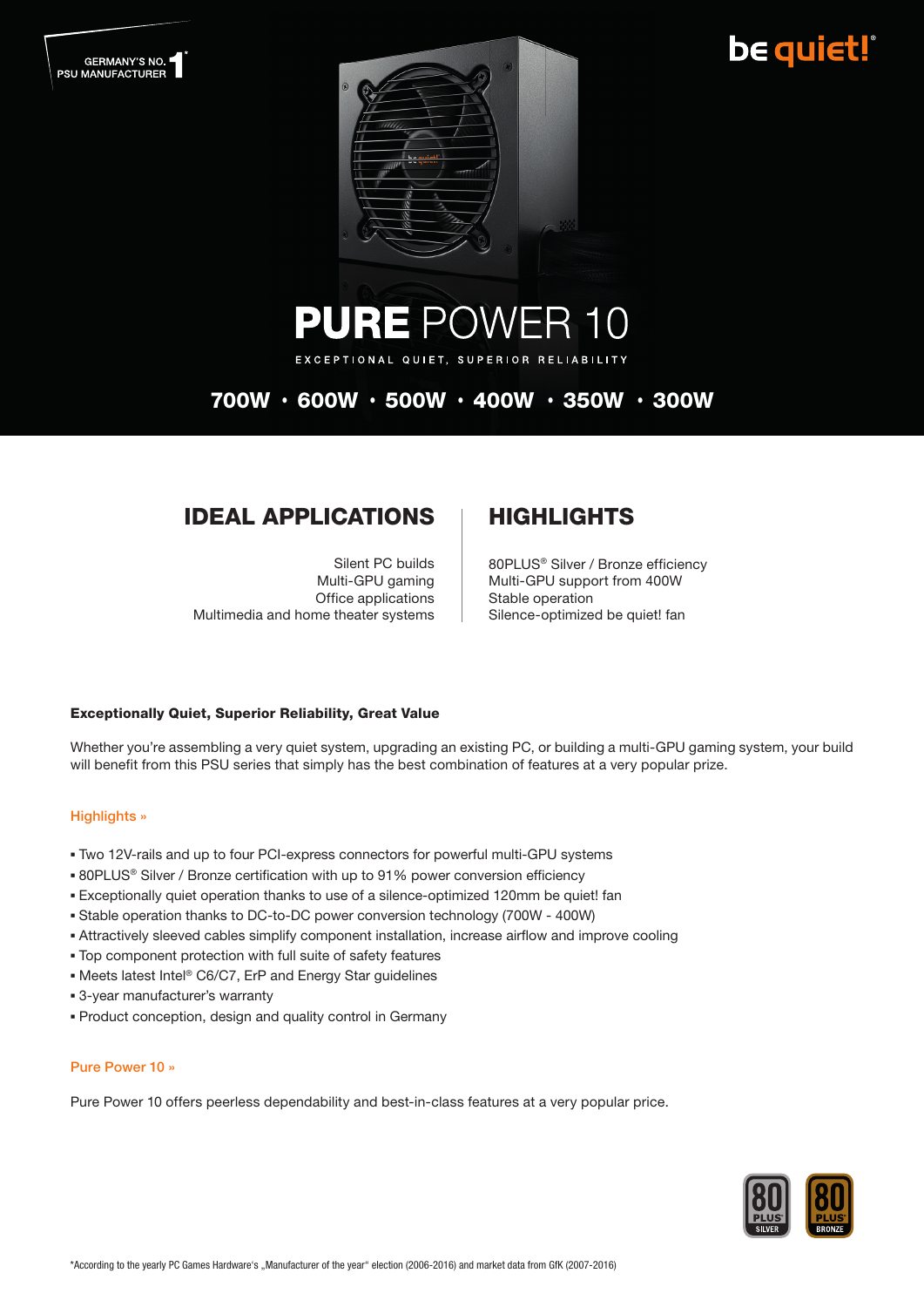### be quiet!

# **PURE POWER 10**

EXCEPTIONAL QUIET, SUPERIOR RELIABILITY

| Technical Data » |                                            |                            |                    |                            |                    |                            |                            |  |
|------------------|--------------------------------------------|----------------------------|--------------------|----------------------------|--------------------|----------------------------|----------------------------|--|
| IN GENERAL       | Model                                      | 700W                       | 600W               | 500W                       | 400W               | 350W                       | 300W                       |  |
|                  | Article no.                                | <b>BN275</b>               | <b>BN274</b>       | <b>BN273</b>               | <b>BN272</b>       | <b>BN271</b>               | <b>BN270</b>               |  |
|                  | <b>EAN</b> code                            | 4260052185346              | 4260052185339      | 4260052185322              | 4260052185315      | 4260052185308              | 4260052185292              |  |
|                  | Voltage (Vac) / Frequency (Hz)             | 100-240 / 50-60            | 100-240 / 50-60    | 100-240 / 50-60            | 100-240 / 50-60    | 100-240 / 50-60            | 100-240 / 50-60            |  |
|                  | ATX 12V 2.4 / EPS 12V 2.92                 | $\checkmark$               | $\checkmark$       | $\vee$ / -                 | $\checkmark$ / -   | $\checkmark$ / -           | $\checkmark$ / -           |  |
|                  | Dimensions (L x W x H)                     | 150 x 150 x 86             | 150 x 150 x 86     | 150 x 150 x 86             | 150 x 150 x 86     | 150 x 150 x 86             | 150 x 150 x 86             |  |
|                  | High-quality fan (mm)                      | 120                        | 120                | 120                        | 120                | 120                        | 120                        |  |
|                  | Noise level (dB(A)) at 20 / 50 / 100% load | 11.6 / 13.1 / 27.3         | 11.2 / 12.5 / 23.6 | 11.3 / 11.9 / 22.3         | 10.6 / 11.1 / 16.2 | 11/11.1/16.4               | 10.6 / 10.8 / 13.2         |  |
|                  | Efficiency (%) at 230V                     | up to 91                   | up to 91           | up to 91                   | up to 91           | up to 87                   | up to 87                   |  |
|                  | 12V-rails                                  | $\overline{c}$             | $\overline{2}$     | $\overline{2}$             | $\overline{c}$     | $\overline{2}$             | $\overline{2}$             |  |
|                  | <b>Active PFC</b>                          | v                          | $\checkmark$       | $\checkmark$               | $\checkmark$       | $\checkmark$               | v                          |  |
|                  | OCP, OVP, UVP, SCP, OPP, OTP               | ب                          | $\checkmark$       | $\checkmark$               | V                  | $\checkmark$               | v                          |  |
|                  | Certifications                             | 80PLUS <sup>®</sup> Silver | 80PLUS® Silver     | 80PLUS <sup>®</sup> Silver | 80PLUS® Silver     | 80PLUS <sup>®</sup> Bronze | 80PLUS <sup>®</sup> Bronze |  |
|                  | Energy Star 6.0 compatible                 | $\checkmark$               | v                  | $\checkmark$               | v                  | $\checkmark$               | ◡                          |  |
|                  | ErP 2014 ready / Power in stand-by (W)     | $\times$ / 0.11            | $\times$ / 0.11    | $\times$ / 0.10            | (0.10)             | (0.10)                     | (0.10)                     |  |
|                  | Lifetime of PSU at 25°C (h)                | 100,000                    | 100,000            | 100,000                    | 100,000            | 100,000                    | 100,000                    |  |
|                  | No. of cables                              | $\overline{7}$             | $\overline{7}$     | $\overline{7}$             | 5                  | 5                          | 5                          |  |
| CABLES           | Maximum cable length (cm)                  | 95                         | 95                 | 95                         | 90                 | 90                         | 90                         |  |
|                  | Length of ATX-connection cable (cm)        | 55                         | 55                 | 55                         | 45                 | 45                         | 45                         |  |
|                  | Sleeved cables                             | $\checkmark$               | $\checkmark$       | $\checkmark$               | $\checkmark$       | $\checkmark$               | v                          |  |
| CONNECTORS       | ATX-mainboard (20+4-pin)                   | $\checkmark$               | $\checkmark$       | $\checkmark$               | $\checkmark$       | $\checkmark$               | v                          |  |
|                  | PCI-express (6+2-pin)                      | 4                          | $\overline{4}$     | $\overline{2}$             | $\overline{2}$     | $\mathbf{1}$               | $\mathbf{1}$               |  |
|                  | P8-/P4-connector                           | $1xP4+4$                   | $1xP4+4$           | $1xP4+4$                   | $1xP4+4$           | $1xP4+4$                   | $1xP4+4$                   |  |
|                  | S-ATA (5-pin)                              | 6                          | 6                  | $6\phantom{1}$             | 5                  | 5                          | $\overline{4}$             |  |
|                  | P-ATA (4-pin)                              | 3                          | 3                  | 3                          | $\overline{2}$     | $\overline{2}$             | $\overline{2}$             |  |
|                  | Easy-plug HDD connectors                   | $\checkmark$               | $\checkmark$       | $\checkmark$               | $\checkmark$       | $\checkmark$               | v                          |  |
|                  | Floppy                                     | $\mathbf{1}$               | $\mathbf{1}$       | $\mathbf{1}$               | $\mathbf{1}$       | $\mathbf{1}$               | $\mathbf{1}$               |  |

### Output Data »

|               | AC Input                                      |                                    |                     | 100-240Vac  | 50-60Hz     | $10-5A$       |                                               |                                                 | AC Input     | 50-60Hz<br>100-240Vac<br>$6 - 4A$ |     |             |             |            |              |
|---------------|-----------------------------------------------|------------------------------------|---------------------|-------------|-------------|---------------|-----------------------------------------------|-------------------------------------------------|--------------|-----------------------------------|-----|-------------|-------------|------------|--------------|
|               | DC Output                                     | 3.3V                               | 5V                  | <b>12V1</b> | <b>12V2</b> | $-12V$        | 5VSB                                          |                                                 | DC Output    | 3.3V                              | 5V  | <b>12V1</b> | <b>12V2</b> | $-12V$     | 5VSB         |
| PURE POWER 10 | Max. Current                                  | 25A<br>20A                         |                     | 36A         | 30A         |               |                                               | PURE POWER 10                                   |              |                                   |     | 24A         | 20A         |            |              |
| 700W          |                                               |                                    |                     | 56A         |             | 0.3A          | 3A                                            | 400W                                            | Max. Current | 24A                               | 15A | 32A         |             | 0.3A       | 3A           |
|               | Max. Combined                                 |                                    | <b>150W</b><br>672W |             | 3.6W        | <b>15W</b>    |                                               | Max. Combined                                   | <b>120W</b>  |                                   |     | 384W        | 3.6W        | <b>15W</b> |              |
|               | Power                                         | 700W                               |                     |             |             |               |                                               | Power                                           | 400W         |                                   |     |             |             |            |              |
|               | AC Input                                      | 50-60Hz<br>100-240Vac<br>$8 - 5A$  |                     |             |             |               | 50-60Hz<br>AC Input<br>100-240Vac<br>$6 - 3A$ |                                                 |              |                                   |     |             |             |            |              |
|               | DC Output                                     | 3.3V                               | 5V                  | <b>12V1</b> | <b>12V2</b> | $-12V$        | 5VSB                                          |                                                 | DC Output    | 3.3V                              | 5V  | <b>12V1</b> | <b>12V2</b> | $-12V$     | 5VSB         |
| PURE POWER 10 |                                               | 25A                                |                     | 32A         | 28A         |               |                                               | PURE POWER 10                                   |              |                                   |     | 18A         | 18A         |            |              |
| 600W          | Max. Current                                  |                                    | 18A                 |             | 0.3A<br>48A |               | 3A                                            | 350W                                            | Max. Current | 21A                               | 15A | 28A         |             | 0.3A       | 2.5A         |
|               | Max. Combined<br>Power                        | 140W<br>3.6W<br><b>15W</b><br>576W |                     |             |             | Max. Combined | 110W<br>3.6W 12.5W<br>336W                    |                                                 |              |                                   |     |             |             |            |              |
|               |                                               | 600W                               |                     |             |             |               |                                               | Power                                           |              | 350W                              |     |             |             |            |              |
|               | 50-60Hz<br>AC Input<br>100-240Vac<br>$8 - 5A$ |                                    |                     |             |             |               |                                               | 100-240Vac<br>50-60Hz<br>AC Input<br>$5 - 2.5A$ |              |                                   |     |             |             |            |              |
|               | DC Output                                     | 3.3V                               | 5V                  | <b>12V1</b> | <b>12V2</b> | $-12V$        | 5VSB                                          |                                                 | DC Output    | 3.3V                              | 5V  | <b>12V1</b> | <b>12V2</b> | $-12V$     | 5VSB         |
| PURE POWER 10 | Max. Current                                  | 24A<br>15A                         |                     | 28A         | 20A         |               |                                               | PURE POWER 10<br>300W                           | Max. Current | 21A                               |     | 18A         | 18A         |            |              |
| 500W          |                                               |                                    |                     |             | 40A         | 0.3A          | 3A                                            |                                                 |              |                                   | 15A |             | 24A         |            | 0.3A<br>2.5A |
|               | Max. Combined                                 | <b>120W</b><br>480W<br>3.6W        |                     |             | <b>15W</b>  |               | Max. Combined                                 | 3.6W 12.5W<br>103W<br>288W                      |              |                                   |     |             |             |            |              |
|               | Power                                         | 500W                               |                     |             |             |               | Power                                         | 300W                                            |              |                                   |     |             |             |            |              |